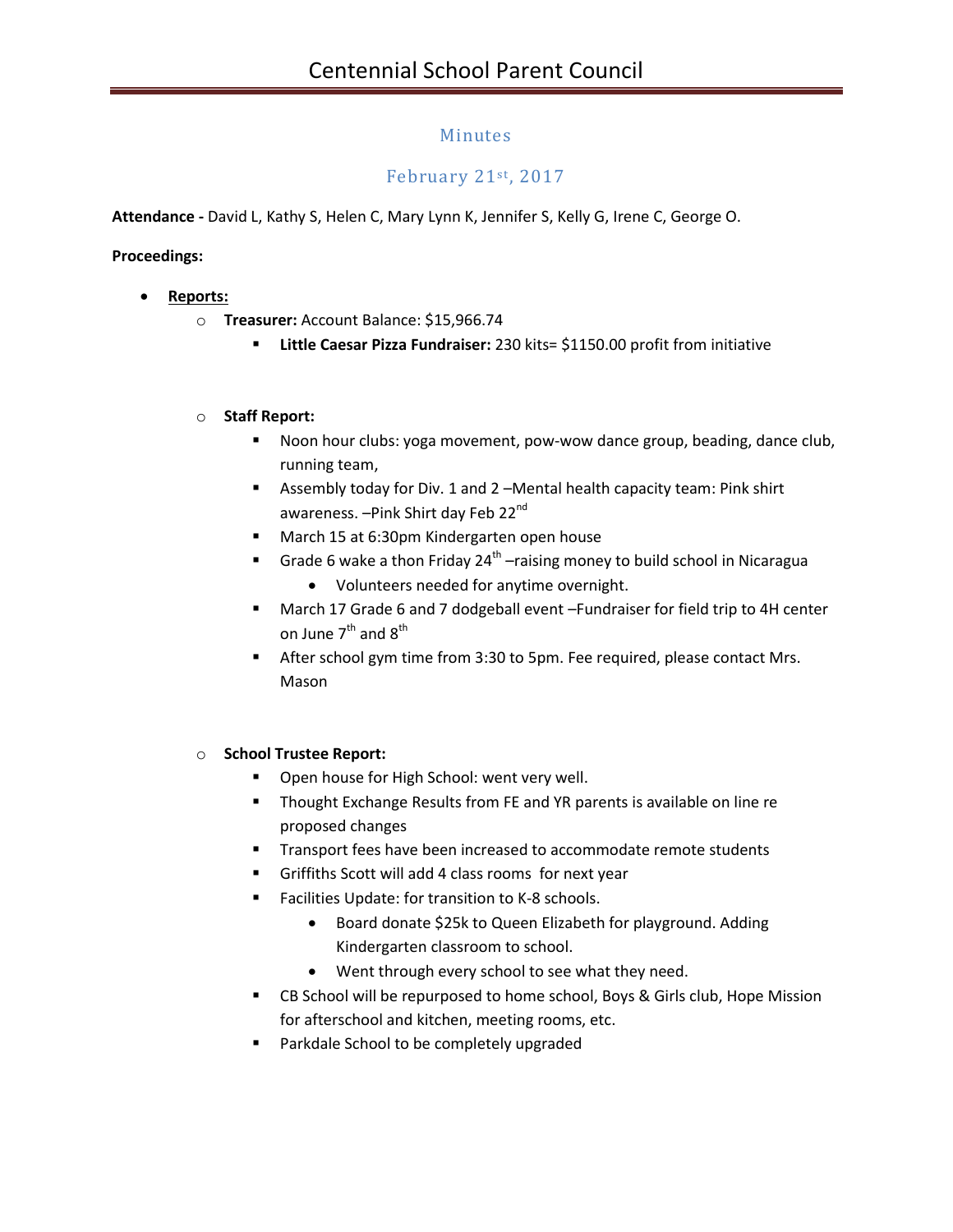# o **Principal Report:**

- Talking to students re "enrichment options" they would like to partake in. Mary and Dave identified days to relieve teachers so they can focus of RTI.
	- Offered Coding class, Fine Art class, Beading class and sport class to Div. 2 last week (120 students)
	- Div. 1: Tech/Coding class, sports class, arts and crafts class
- Changes in school for transition to K-8: some class rooms moving and aligning divisions, smudging room is moving
- Grade 3, 4 5, and 6 and grade 7's running team: Team A came in  $1<sup>St</sup>$  place. Team B placed in  $3^{rd}$  place. Team A moving to next round

### **Old Business:**

- o Money Board Spendable –Cordless Mics: Quote came in at just under \$600 per cordless mic
- o Grant in Aid –City Declined submission
- o Little Caesars Fundraiser –successful with 230 kits sold -Mary Lynn and David will dress up as Pizza's
	- **Pizza Kits delivered at 1pm on Feb 27<sup>th</sup> for pick up. Volunteers welcome.**
	- Mrs. Dingman: Sold 30 kits –Motion passed to give 1 kit to her
	- Motion passed to cook one kit for top sellers.
	- Grade 1, 4 and 6 to get Popsicle Party
- o Basket Ball Nets: Jennifer to create a location proposal.
- $\circ$  CO-OP Community Projects Grant –Deadline March 1st. Council not applying

### **Discussion Items**:

- o Irene Cranston: Information re: Canada's 150Th Anniversary
	- T-Shirt red/white for flag. Color Rocks to make flag –Doug to donate concrete??. Students to color flags. Paint picnic tables.
	- MP has lots of swag items available: tattoos, pics, including pins
	- [Canada150@cottoncandy.com](mailto:Canada150@cottoncandy.com) site for swag options: possible cost sharing with graduating class.
- **New Business:**

### **Correspondence:**